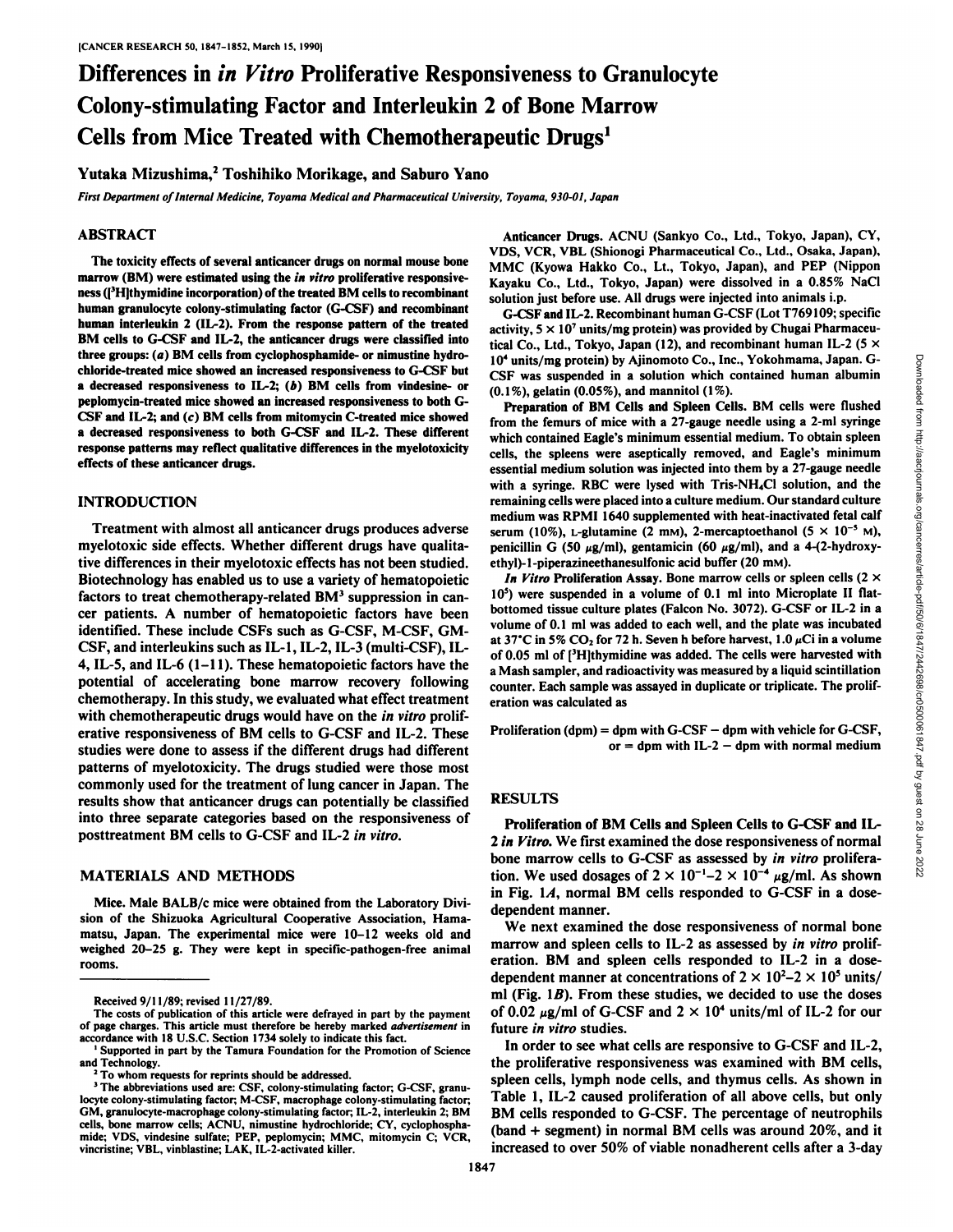

Fig. 1. A, effect of concentration of G-CSF on the proliferation of BM cells *in vitro. Points, mean of 2 independent experiments. B, effect of concentration of* IL-2 on the proliferation of BM cells and spleen cells in vitro.

culture with G-CSF indicating that the G-CSF used in our study most affected the neutrophil lineage. Studies on what cell types in normal BM could be stimulated by IL-2 in vitro showed that natural killer, T-, and B-cells could respond to IL-2 more strongly in the order of natural killer  $> T > B$  (data not shown).

Proliferation to G-CSF and IL-2 in Vitro of BM Cells Obtained from Mice Treated with Various Kinds of Anticancer Drugs. Experiments were initiated to define if qualitative dif ference in myelotoxic effects of anticancer drugs could be delineated. This was done by assessing the proliferative respon-

Table 1 Proliferative response of BM cells to G-CSF and IL-2 in vitro

| Proliferation $(\Delta dpm)$ |                      |  |
|------------------------------|----------------------|--|
| <b>G-CSF</b>                 | $IL-2$               |  |
| 34,590 <sup>b</sup>          | 244,420 <sup>c</sup> |  |
| 440                          | 537,650              |  |
| $-1,020$                     | 738,190              |  |
| 840                          | 123,900              |  |
|                              |                      |  |

Two  $\times$  10<sup>5</sup>/well, 72 h of incubation, 1  $\mu$ Ci of [<sup>3</sup>H]thymidine, 7 h.

 $^{\circ}$   $\Delta$ dpm = dpm with G-CSF - dpm with vehicle for G-CSF.

 $c \Delta d$ pm = dpm with IL-2 – dpm with normal medium.

siveness to G-CSF and IL-2 of residual bone marrow cells obtained from mice treated with various kinds of anticancer drugs. Cyclophosphamide (100, 150, and 200 mg/kg) was ad ministered to normal mice. Two days later the bone marrow was removed and the in vitro proliferative response with and without G-CSF and IL-2 was assessed (Fig. 2A). The BM cell yield was 11-23% of normal control. The proliferative re sponses of treated BM cells and spleen cells to IL-2 were 13- 40% and 13-50%, respectively. The proliferative response of treated BM cells to G-CSF was 316-527% of the untreated normal BM cells. A time course study was performed with the *in vitro responsiveness to G-CSF and IL-2 of BM and spleen* cells being assessed on days 2, 6, 10, and 14 after CY (150 mg/ kg) treatment. As shown in Fig.  $2B$ , the responsiveness to G-CSF of BM cells reached a peak on day 2. The responsiveness to IL-2 of BM cells and spleen cells was the lowest on day 2



Fig. 3. A, effect of ACNU on BM cell yield, proliferation to G-CSF and IL-2 of BM cells and spleen cells. Data for day 2 after ACNU administration. Bars, SEM for 3-5 independent experiments. B, changes in BM cell yield, proliferation to G-CSF and IL-2 of BM cells and spleen cells after ACNU (50 mg/kg) administration. Points, mean of 2 independent experiments.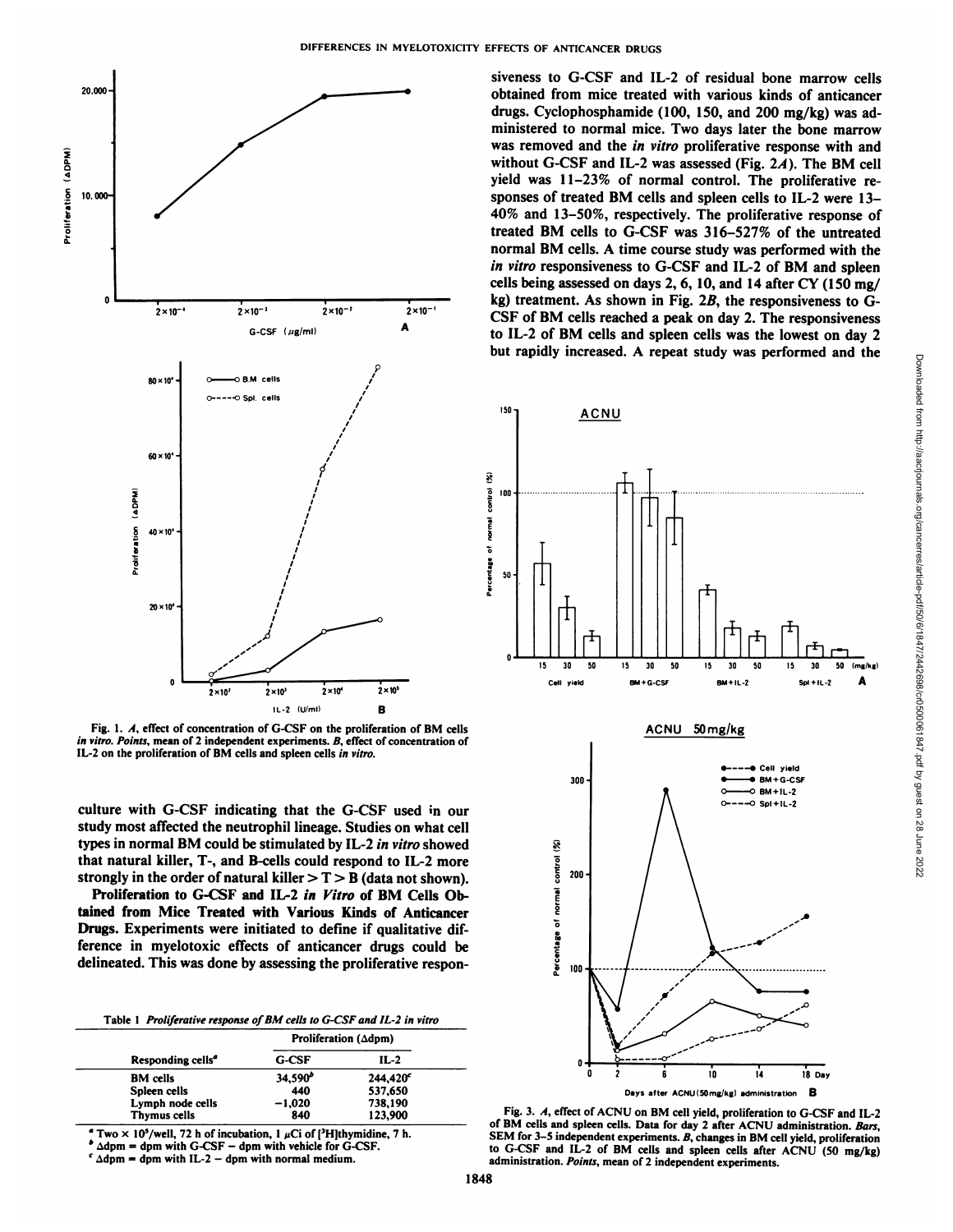

proliferation to G-CSF and IL-2 of MB cells and spleen cells. Data for day 2 after CY administration. Bars, SEM for 3-4 independent experiments. B, C, changes in BM cell yield, proliferation to G-CSF and IL-2 of BM cells and spleen cells after CY (150 mg/kg) administration. Points, mean of 2 independent experiments.

responsiveness on days 1, 2, and 4 was examined (Fig. 2C). A mildly decreased responsiveness of BM cells to G-CSF was noted on day 1.

We next studied what effect treatment with ACNU (15-50 mg/kg) would have on these in vitro proliferative responses. As shown in Fig. 3A, cell yield, proliferation to G-CSF and IL-2 of BM cells and spleen cells 2 days after ACNU treatment was generally lower than the normal control response. A kinetic study was done using a dose of 50 mg/kg of ACNU (Fig. 3B). BM cells from treated mice showed a response to G-CSF but the peak occurred on day 6 rather than on day 2 as was observed for CY. The proliferative responsiveness to IL-2 of both BM cells and spleen cells was less than that observed with CY treatment.

The myelotoxic effect of VDS (3–6 mg/kg) and proliferative responsiveness to G-CSF and IL-2 were studied in a similar way (Fig. 4,  $A-C$ ). Similarly to CY, an increased responsiveness to G-CSF was observed with day 2 BM cells from VDS-treated mice. In kinetic studies (Fig. 4,  $B$  and  $C$ ), we did not observe the decreased responsiveness as was observed with CY or ACNU. In contrast to CY or ACNU treatment, BM cells from VDS-treated mice showed increased responsiveness to IL-2 proliferation. The effect of VDS on the proliferation of spleen cells to IL-2 was not remarkable at the doses studied. We next assessed whether increased responsiveness of BM cells to both G-CSF and IL-2 would be also observed using BM from mice treated with two other Vinca alkaloid drugs (VBL and VCR) (Fig. 4D). BM cells from mice treated with VBL responded to both IL-2 and G-CSF and a similar but less dramatic pattern occurred with VCR.

The myelotoxicity of MMC treatment was studied (Fig. 5). The increased responsiveness of BM cells to G-CSF or IL-2 which we had previously observed was not found with day 2 BM cells from MMC (4-12 mg/kg) treated mice (Fig. 5A). Kinetic studies (MMC, 8 mg/kg) showed a marked decrease in the responsiveness of BM cells to G-CSF and IL-2 at all time points studied (Fig. 5B). Studies were repeated using 12 mg/kg of MMC and similar results were obtained (Fig. 5C).

The last drug studied was PEP  $(50-100 \text{ mg/kg})$ , an anticancer drug with the least myelotoxicity (Fig. 6). BM cell yield was shown to be minimally affected by PEP. We observed an increased responsiveness to both G-CSF and IL-2 of BM cells from PEP (75 mg/kg)-treated mice which was similar to that observed following VDS treatment.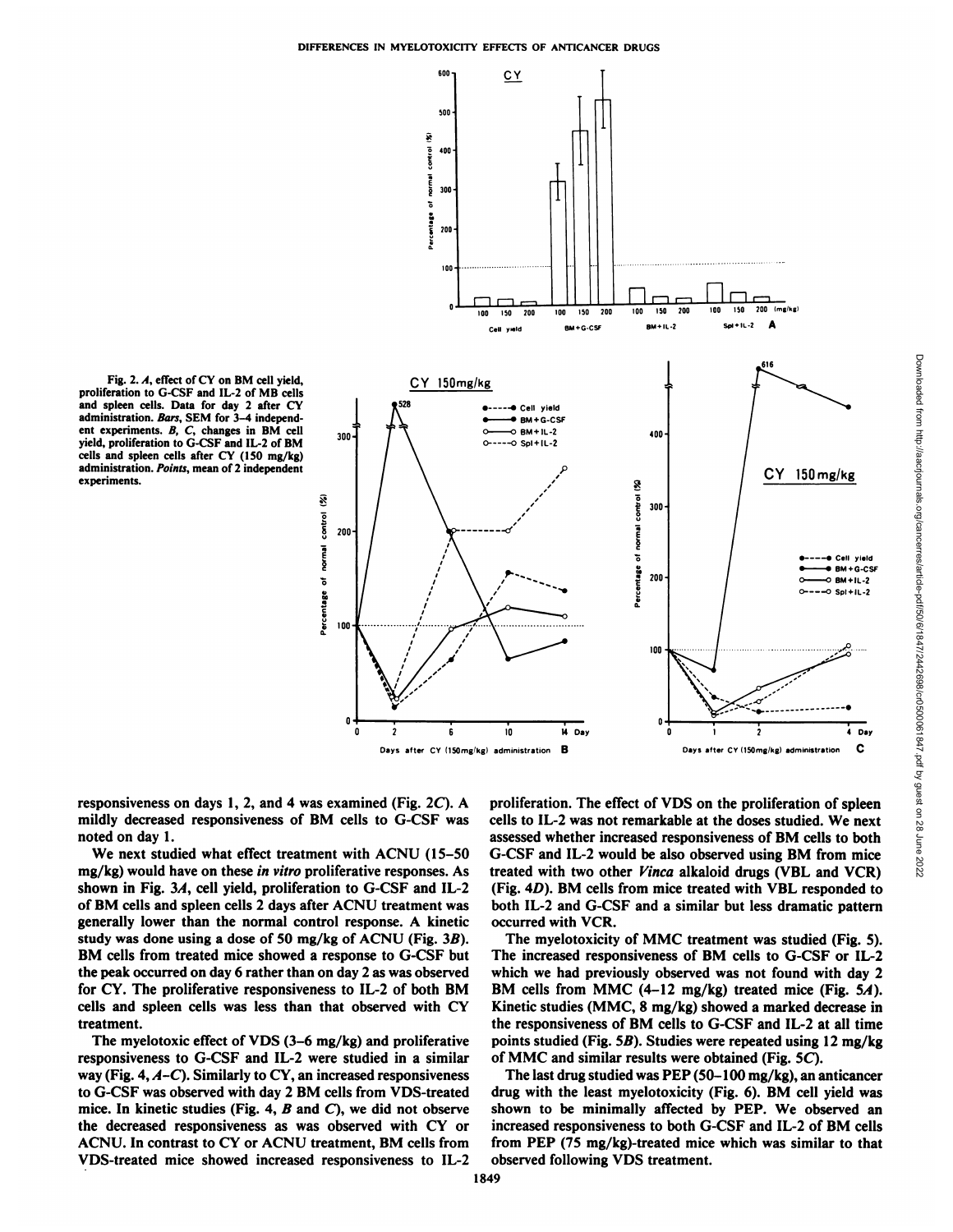

Downloaded from http://aacrjournals.org/cancerres/article-pdf/50/6/1847/2442698/cr0500061847.pdf by guest on 28 June 2022

Fig. 4. A, effect of VDS on BM cell yield, proliferation to G-CSF and IL-2 of BM cells<br>and spleen cells. Data for day 2 after VDS administration. Bars, SEM for 4 independent experiments. B, C, changes in BM cell yield,<br>proliferation to G-CSF and IL-2 of BM cells and spleen cells after VDS (4 mg/kg) administration. Points, mean of 2 independent experiments. D, effect of other Vinca alkaloid drugs on the proliferation to G-CSF and IL-2 of BM cells and spleen cells. Data for day 2 after drug administration. Bars, SEM for 2 independent experiments.

#### **DISCUSSION**

In the studies reported here, we estimated the myelotoxic effects of anticancer drugs by assessing the in vitro proliferative responsiveness to G-CSF and IL-2 of residual BM cells. G-

CSF stimulates the proliferation and differentiation of neutrophil linease in vitro and in vivo and has the potential of accelerating hematopoietic recovery after chemotherapy. IL-2 has been used to stimulate LAK cells used in lymphokine-activated killer therapy against neoplasms  $(13-15)$ . These two cytokines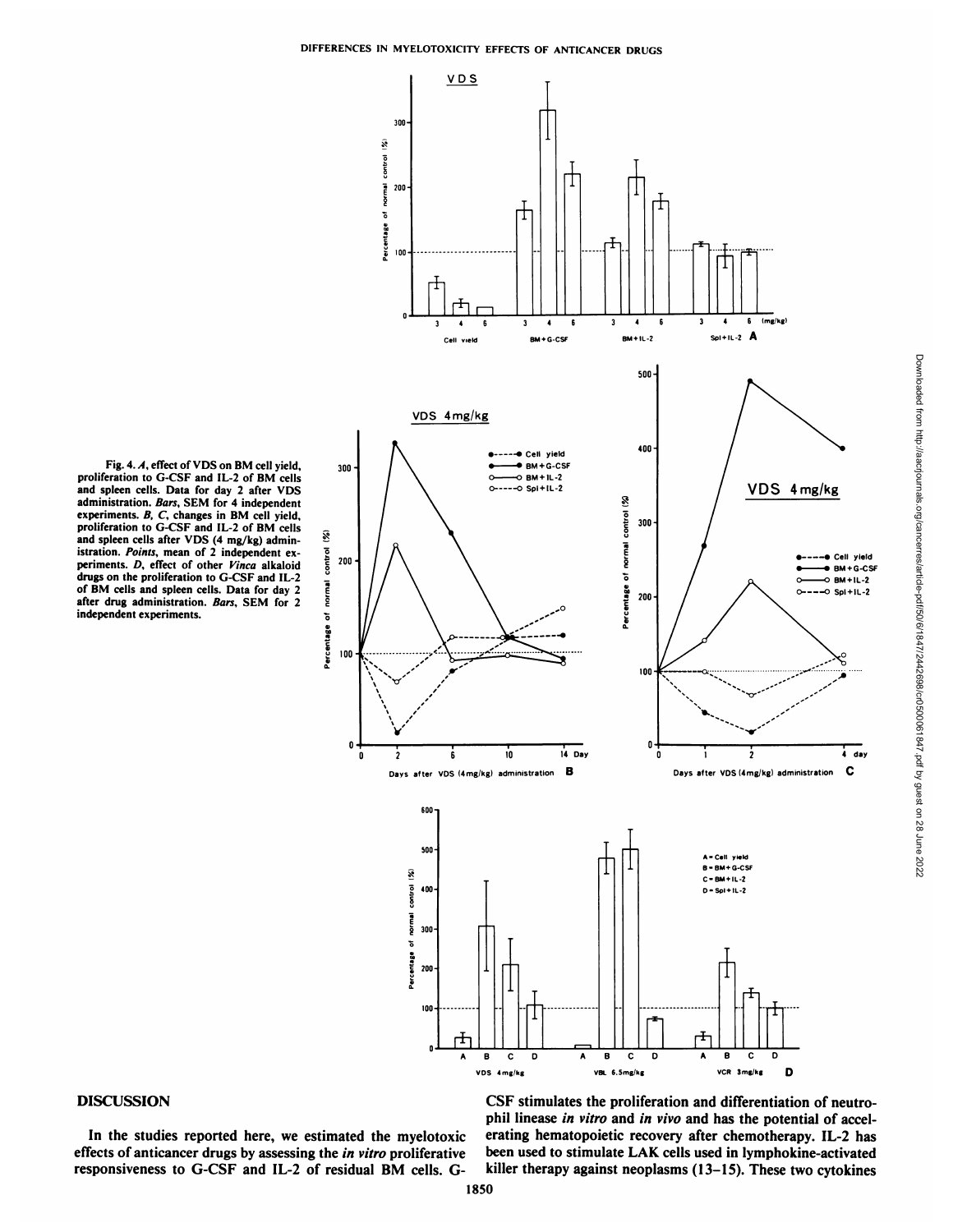

Fig. 5. A. effect of MMC on BM cell yield, proliferation to G-CSF and IL-2 of BM cells and spleen cells. Data for day 2 after MMC administration. Bars. SEM for 4-6 independent experiments. B, changes in BM cell yield, proliferation to G-CSF and IL-2 of BM cells and spleen cells after MMC (12 mg/kg) administration. Points, mean of 4 independent experiments. C, changes in BM cell yield, proliferation to G-CSF and IL-2 of BM cells and spleen cells after MMC (8 mg/kg) administration. Points, mean of 3 independent experiments.

are now attracting much attention in cancer therapy; therefore we used these in the present studies. The colony-forming assay in agar medium or a methylcellulose medium is most commonly used to assess the effect various agents have on BM proliferation (16-18). This assay would not be useful for IL-2. We therefore decided to use the [<sup>3</sup>H]thymidine incorporation assay in liquid medium to assess the effects of IL-2 and G-CSF on BM and spleen cells.



Fig. 6. A, effect of PEP on BM cell yield, proliferation to G-CSF and IL-2 of for 2 independent experiments. B, changes in BM cell yield, proliferation to G-CSF and IL-2 of BM cells and spleen cells after PEP (75 mg/kg) administration. Points, mean of 2 independent experiments.

As summarized in Fig. 7, three response patterns were ob tained for the drugs and doses examined. We did observe some minor changes at different drug doses. We speculate that the different patterns which we observed in response to G-CSF and IL-2 following chemotherapy are reflective of qualitative differ ences in the myelotoxicity of these drugs. We have been unable to identify other studies which show clearly that these chemotherapeutic compounds have different myelotoxicities. Major differences exist in how anticancer drugs are effective against neoplasms. CY and ACNU are alkylating agents, and MMC and PEP are antibiotic agents. These drugs are classified into the type I group because they show dose-dependent and cell cycle-nonspecific cytotoxicity. On the other hand, YDS, VCR, and VBL belong to Vinca alkaloid agents and are classified into the type II group which shows the time-dependent and cell cycle-specific (mainly S-phase-specific) cytotoxicity. The three response patterns we observed when cells were incubated with G-CSF and IL-2 did not seem to correlate with the above mentioned action patterns. The differences in response pattern we observed are most likely reflective of what differentiation